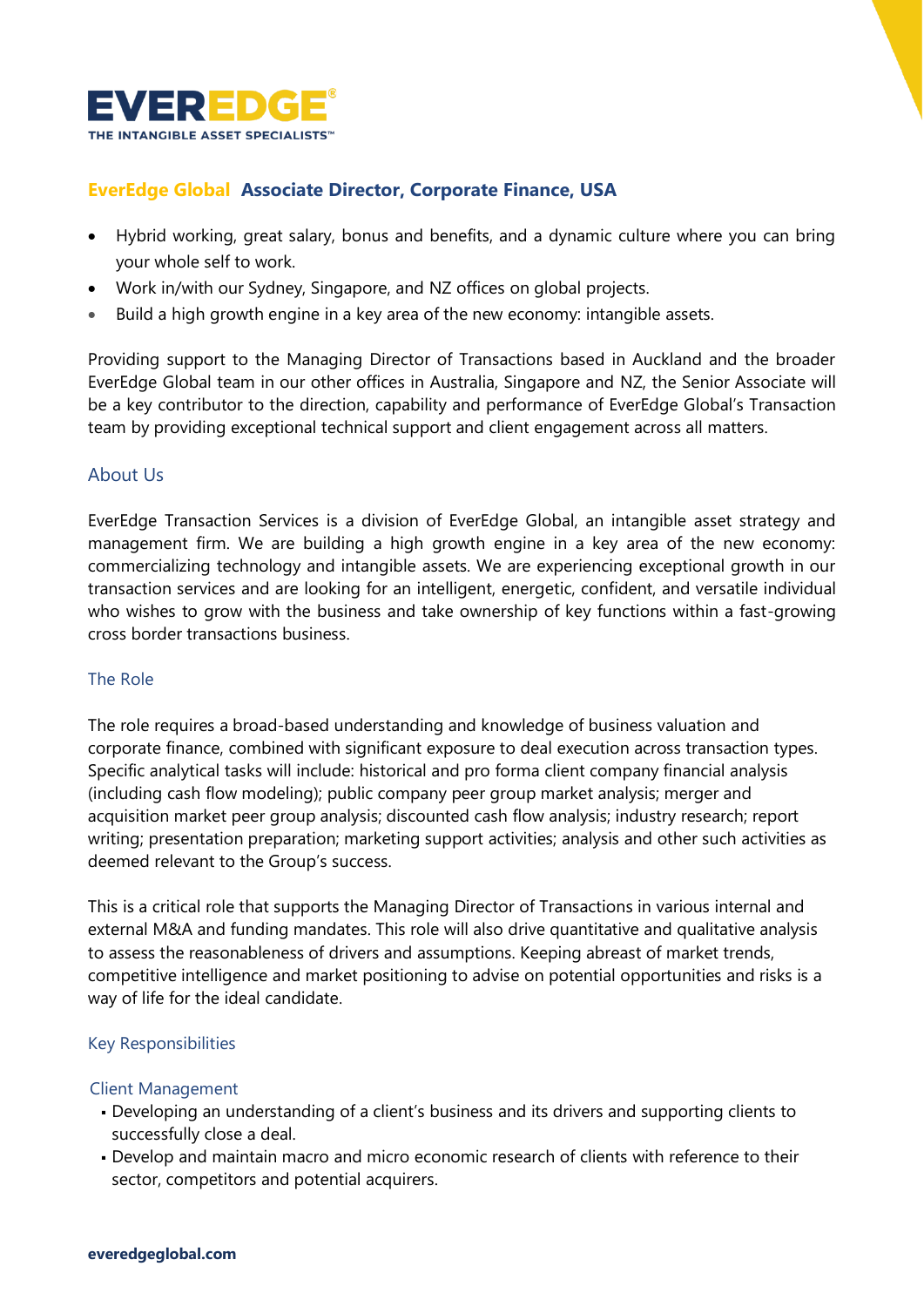

### Financial Modelling

- Performing financial and valuation analysis, including detailed financial modelling, discounted cash flow (DCF) models, LBO models and merger models.
- Prepare pro-forma financial effects for post deal strategy analysis.

### Transaction documents

- Preparing transaction marketing documents, including confidential information memoranda, investment teasers, term sheets, data room management and management presentations.
- Prepare internal reviews and strategy documents on non-binding offers to move competitive bids.

# Sales and Business Development

- Sourcing and running potential M&A prospects and opportunities.
- Constantly meeting with prospective clients to pitch them ideas, offer them support in their work using financial, business and industry due diligence whilst developing pitch presentations on actionable M&A opportunities.
- . Ability to identify and cross sell EverEdge Global's other advisory products and services.
- Develop research, competitor and market analysis to identify potential acquisition candidates.
- Continuous improvement of pitch collateral.

# Negotiation Facilitation

- Deal structuring and negotiation of sales and purchase agreements.
- Being a major factor in the negotiation tactics between buyers and sellers in a transaction and helping clients maximize value creation.

### Transaction Documents

- Preparing transaction marketing documents, including confidential information memoranda, investment teasers, term sheets, data room management and management presentations.
- Prepare internal reviews and strategy documents on non-binding offers to move competitive bids.

### Essential Requirements

- Relevant degree that meets current CAANZ /CPA requirements or equivalent
- Professional qualification (e.g. tertiary degree)
- CA/ CFA qualified or equivalent
- Demonstrated knowledge and experience in financial modelling, analysis and valuations.
- Deep knowledge of corporate finance theories and financial and cash flow modeling experience.
- Post qualification experience in a corporate finance or investment banking environment of approx 4 years.
- Exceptional skills using excel modeling, PowerPoint, Capital IQ and Factset.
- Superior verbal and written communication skills Demonstrated analytical ability.